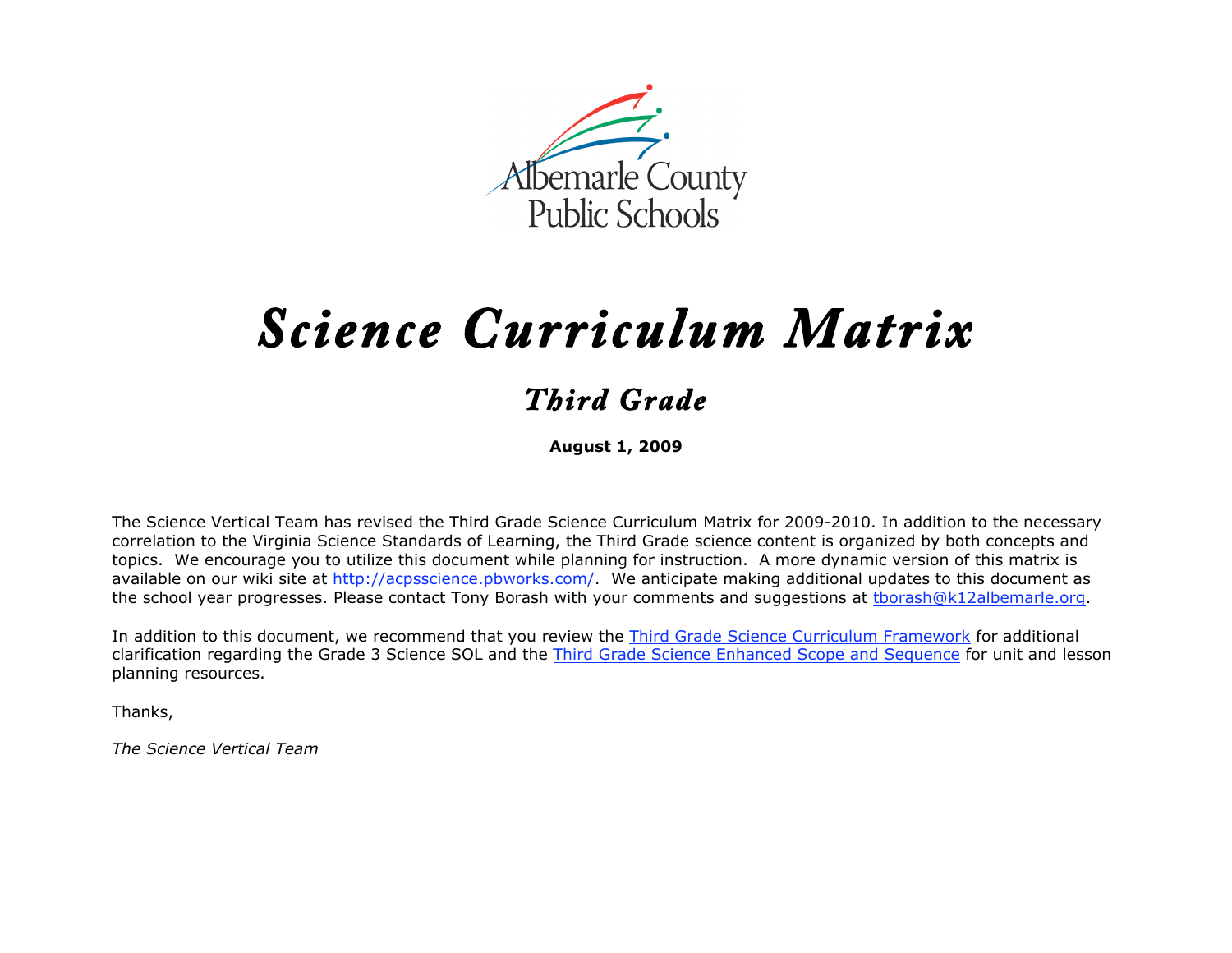## **Scientific Investigation, Reasoning, and Logic**

#### **GRADE:** 3

**CONCEPT:** SCALE: Properties

**ENDURING UNDERSTANDING:** Measurement represents properties on a numerical scale.

| <b>Essential Understandings</b>                                                                                                                                 | <b>Assessment Samples - SOL/Blooms</b>                                                                                                                                                                                                                                                                                               | <b>Vocabulary</b>                                                               |
|-----------------------------------------------------------------------------------------------------------------------------------------------------------------|--------------------------------------------------------------------------------------------------------------------------------------------------------------------------------------------------------------------------------------------------------------------------------------------------------------------------------------|---------------------------------------------------------------------------------|
| Students should understand:<br>When we ask questions and<br>seek answers to those<br>questions in a systematic way,<br>we do science.<br>When we do science, we | Knowledge/Comprehension Level<br>Observe the temperatures on the three different thermometers placed<br>$\bullet$<br>around the room. On your observation sheet, write the different<br>temperatures in degrees Celsius.<br><b>Application/Analysis Level</b><br>Answer the following questions and write a hypothesis for each (see | <b>Celsius</b><br>classify<br>communicate<br>data<br>gram<br>hypothesis<br>mass |
| observe, investigate, question,<br>and infer.<br>$\overline{a}$                                                                                                 | appendix A).<br><b>Synthesis/Evaluation Level</b><br>Describe the changes that occur as you complete the last step of the<br>"gloop" (see appendix B) recipe. Why do you think this happens? How<br>might you change the results of this?                                                                                            | measure<br>milliliter<br>observation<br>Prediction<br>sequence<br>volume        |

**SOL: 3.1** The student will plan and conduct investigations in which

- (a) predictions and observations are made;
- (b) objects with similar characteristics are classified into at least two sets and two subsets;
- (c) questions are developed to formulate hypothesis;
- (d) volume is measured to the nearest milliliter and liter;
- (e) length is measured to the nearest centimeter;
- (f) mass is measured to the nearest gram;
- $(g)$  data are gathered, charted, and graphed (line plot, picture graph, and bar graph);
- (h) temperature is measured to the nearest degree Celsius;
- (i) time is measured to the nearest minute;
- (j) inferences are made and conclusions are drawn; and
- (k) natural events are sequenced chronologically.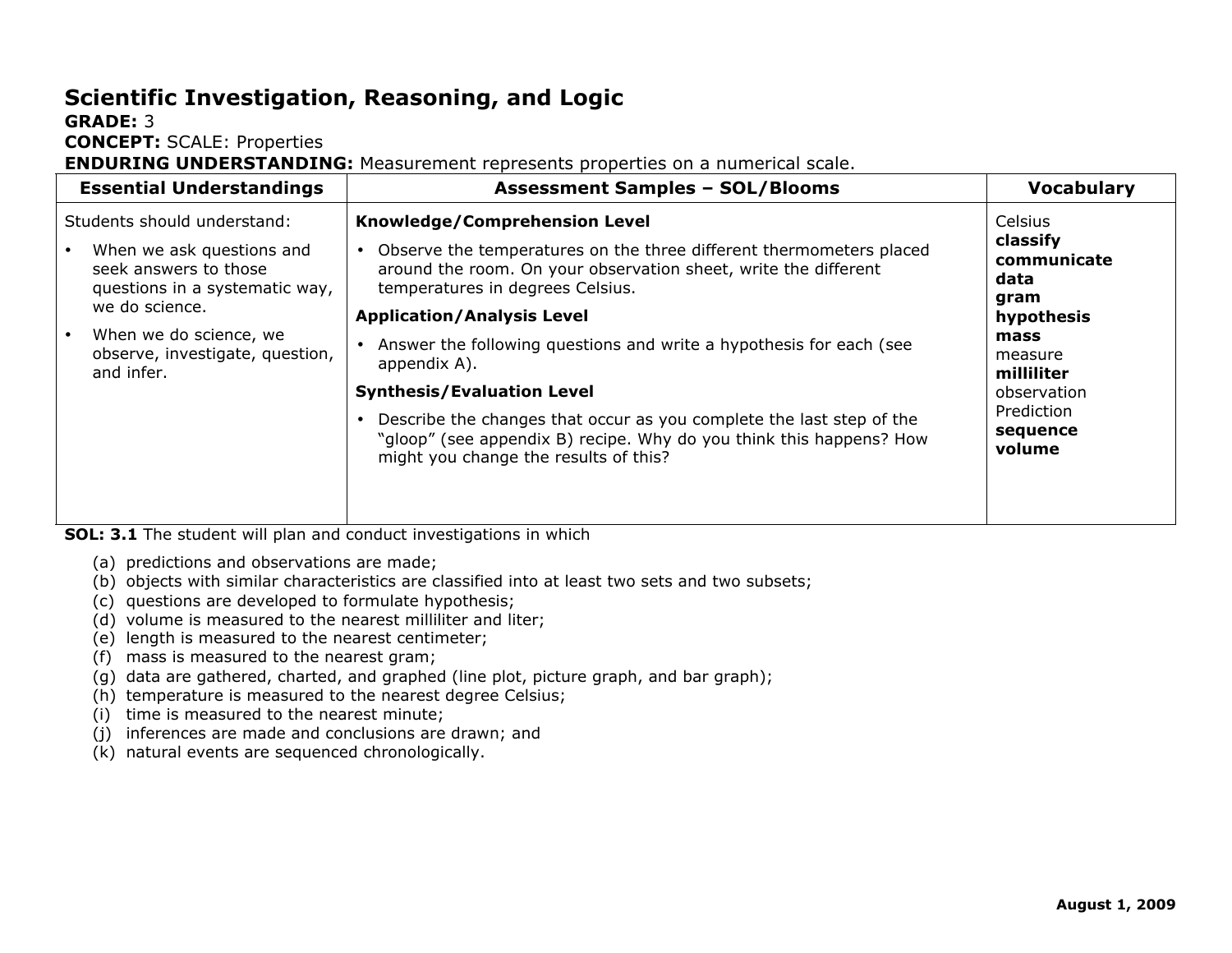# **Physical Science: Force, Motion and Energy: Force**

#### **GRADE:** 3

**CONCEPT:** SCALE: Properties

**ENDURING UNDERSTANDING:** Properties characterize objects, organisms and substances.

| <b>Essential Understandings</b>                                                                                                                                      | <b>Assessment Samples - SOL/Blooms</b>                                                                                                                                                                                                                                                    | <b>Vocabulary</b>                                           |
|----------------------------------------------------------------------------------------------------------------------------------------------------------------------|-------------------------------------------------------------------------------------------------------------------------------------------------------------------------------------------------------------------------------------------------------------------------------------------|-------------------------------------------------------------|
| Students should understand:<br>Simple machines make our<br>work easier.<br>The different types of simple<br>machines (levers, inclined<br>planes, wedges, wheels and | <b>Knowledge/Comprehension Level</b><br>Label pictures from a magazine page, a Kidspiration™ document, or a<br>photograph with the names of the different simple machines.<br><b>Application/Analysis Level</b><br>Write a story about how someone can use simple machines in their daily | work<br>lever<br>inclined plane<br>wedge<br>pulley<br>screw |
| axles, screws, and pulleys) have<br>different characteristics and<br>function in different ways to                                                                   | life. (This could be a non-fiction story that reflects the life of the student, or<br>it could be about a fictional person as long as it reflects the use of all six<br>simple machines and at least one compound machine)                                                                | wedge<br>compound machine                                   |
| make work easier.<br>Compound machines combine<br>two or more simple machines.                                                                                       | <b>Synthesis/Evaluation Level</b><br>Design a new tool using at least two simple machines. Be able to tell what<br>the tool does and how it helps make work easier. Explain why you designed<br>this tool and why you think it would work well.                                           |                                                             |

**SOL: 3.2** The student will investigate and understand simple machines and their uses.

- (a) Types of simple machines (lever, screw, pulley, wheel and axle, inclined plane, and wedge);
- (b) How simple machines function;
- (c) Compound machines (scissors, wheelbarrow, and bicycle);
- (d) Examples of simple and compound machines found in the school, home, and work environments.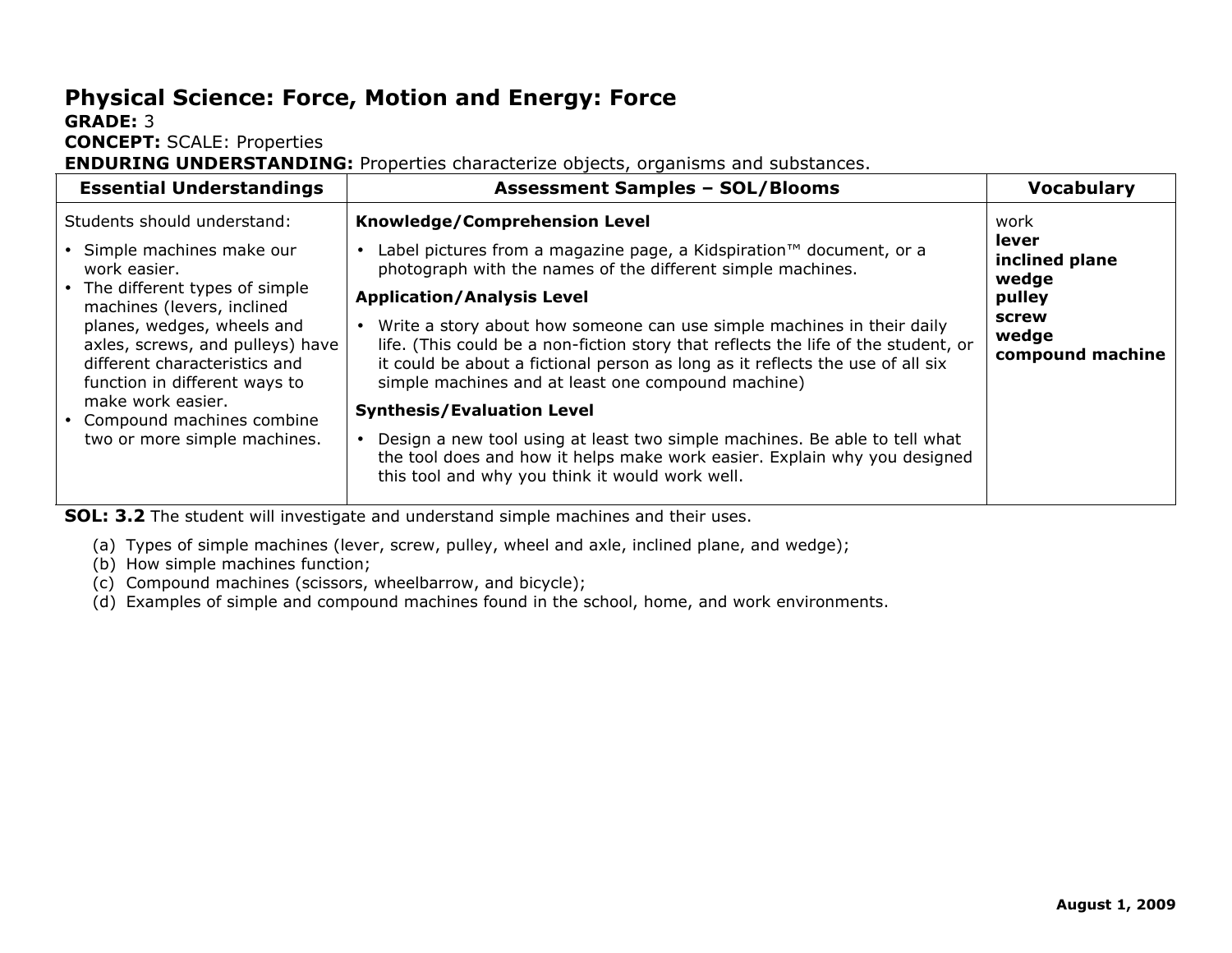#### **Physical Science: Matter GRADE:** 3

**CONCEPT:** SCALE: Properties

**ENDURING UNDERSTANDING:** Properties characterize objects, organisms, and substances.

| <b>Essential Understandings</b>                                                                      | <b>Assessment Samples - SOL/Blooms</b>                                                                                                                                                                                                                                                                                                                                                                                                                                                 | <b>Vocabulary</b>                                        |
|------------------------------------------------------------------------------------------------------|----------------------------------------------------------------------------------------------------------------------------------------------------------------------------------------------------------------------------------------------------------------------------------------------------------------------------------------------------------------------------------------------------------------------------------------------------------------------------------------|----------------------------------------------------------|
| Students should understand:                                                                          | <b>Knowledge/Comprehension Level</b>                                                                                                                                                                                                                                                                                                                                                                                                                                                   | physical properties                                      |
| • We can observe matter.<br>Objects are made of one or<br>more parts.<br>Materials are made of parts | Describe the properties of oil and those of water. Mix water and oil and<br>describe what happens by answering the following questions: Do they mix?<br>Does anything about the oil and water change?<br>Examine two objects and compare/contrast their physical properties.                                                                                                                                                                                                           | materials<br>matter<br>mass<br>volume<br>characteristics |
| that are too small to be seen<br>without magnification.                                              | <b>Application/Analysis Level</b>                                                                                                                                                                                                                                                                                                                                                                                                                                                      |                                                          |
| Properties of materials remain<br>the same even when the size<br>of the materials is altered.        | • A glass of lemonade weighs 255 grams. A spoonful of sugar weighs 25<br>grams. Predict how much you think the sweetened lemonade will weigh<br>after you stir in the sugar: (a) less than 255 but more than 230 grams;<br>(b) slightly more that 255 grams but less than 280; (c) 230 grams; (d) 280<br>grams; or (e) 255 grams. (Have students describe their thinking and explain<br>their answer -from Uncovering Student Ideas in Science, Keely, Eberle,<br>Farrin: NSTA Press). |                                                          |
|                                                                                                      | <b>Synthesis/Evaluation Level</b>                                                                                                                                                                                                                                                                                                                                                                                                                                                      |                                                          |
|                                                                                                      | Create a table of useless items (for example, a glass baseball bat). Describe<br>the properties that make it "useless" (not strong enough, shatters when it<br>hits a ball). Name some other examples (rubber mirror, wooden bicycle<br>tires, aluminum foil tissues) and have them create some of their own (from<br>McGraw Hill Science 3, p. E7).                                                                                                                                   |                                                          |

**SOL: 3.3** The student will investigate and understand that objects are made of materials that can be described by their physical properties.

- (a) Objects are made of one or more materials;
- (b) Materials are composed of parts that are too small to be seen without magnification; and
- (c) Physical properties remain the same even if the material is reduced in size.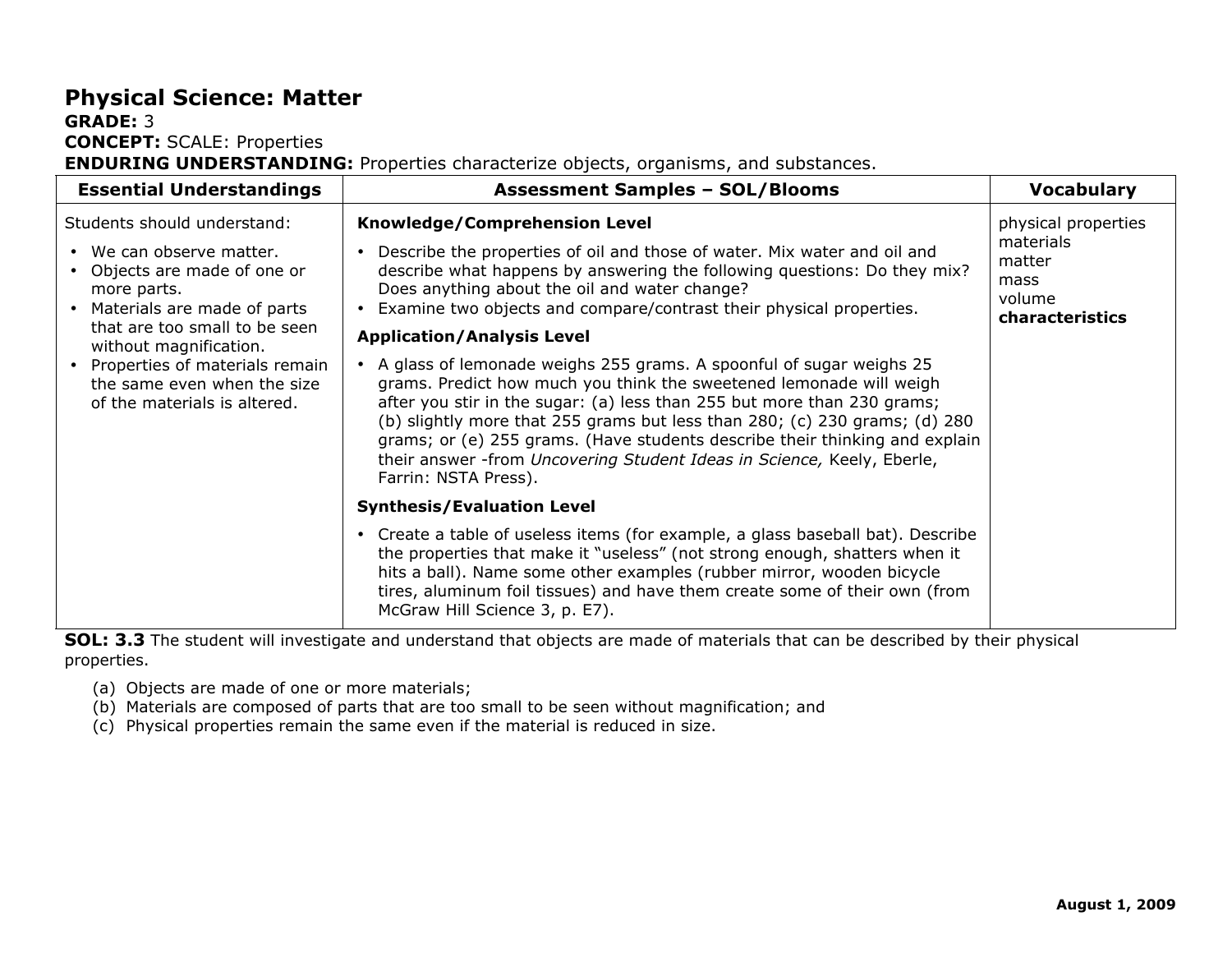## **Life Science: Life Processes**

#### **GRADE:** 3 **CONCEPT:** CHANGE AND CONSTANCY: Cause & Effect

**ENDURING UNDERSTANDING:** Observable changes occur in nature, and inferences can be made to explain their

causes.

| <b>Essential Understandings</b>                                                                               | <b>Assessment Samples - SOL/Blooms</b>                                                                                                                                                                                                                                                                                                               | <b>Vocabulary</b>                                                                               |
|---------------------------------------------------------------------------------------------------------------|------------------------------------------------------------------------------------------------------------------------------------------------------------------------------------------------------------------------------------------------------------------------------------------------------------------------------------------------------|-------------------------------------------------------------------------------------------------|
| Students should understand:<br>• Survival depends upon an<br>animal's ability to adapt to its<br>environment. | Knowledge/Comprehension Level<br>Have students look at these pictures (a monarch and viceroy butterfly, an<br>insect or lizard upon the trunk of a tree protected by camouflage) and ask<br>them to label each adaptation they observe.<br>• See also Science Enhanced Scope and Sequence (grade 3), page 87 and 88,<br>for sample assessment items. | adaptation<br>hibernation<br>migration<br>camouflage<br>mimicry<br>instinct<br>learned behavior |
|                                                                                                               | <b>Application/Analysis Level</b>                                                                                                                                                                                                                                                                                                                    | survive                                                                                         |
|                                                                                                               | Have students design an animal to thrive in a particular habitat; if a student<br>chooses the woods, have him or her consider animal characteristics that<br>would make the animal most suitable for life in the woods (ability to<br>camouflage, etc).                                                                                              |                                                                                                 |
|                                                                                                               | <b>Synthesis/Evaluation Level</b>                                                                                                                                                                                                                                                                                                                    |                                                                                                 |
|                                                                                                               | • Think about all of the different types of animal adaptations you have learned<br>about. Of these adaptations, which would you choose to have if you were a<br>different kind of animal. Why would you want to be able to adapt this way?<br>How do you think it would help you survive?                                                            |                                                                                                 |

**SOL: 3.4** The student will investigate and understand that behavioral and physical adaptations allow animals to respond to life needs.

(a) Methods of gathering and storing food, finding shelter, defending themselves, and rearing young; and

(b) Hibernation, migration, camouflage, mimicry, instinct, and learned behavior.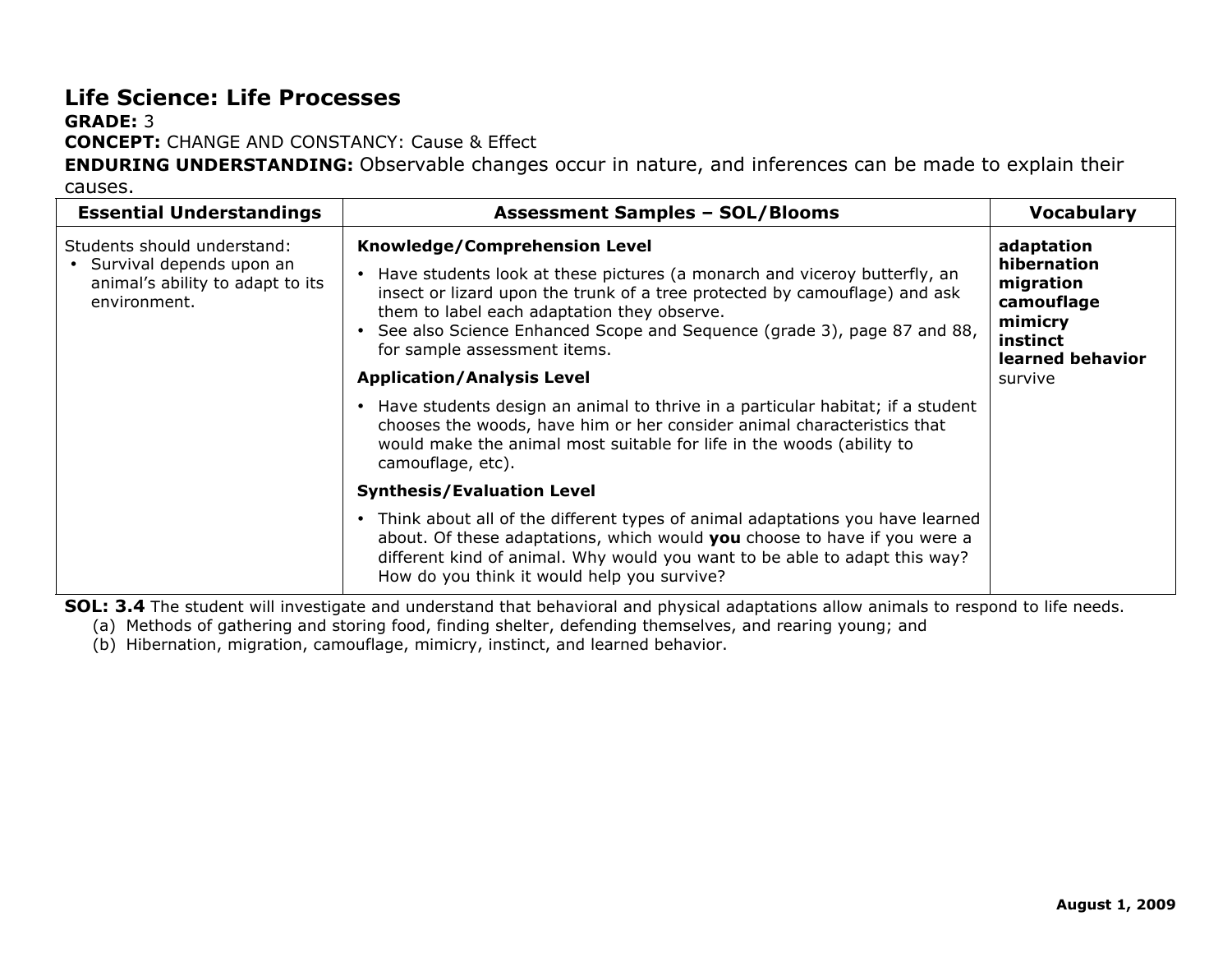# **Life Science: Living Systems: Ecology**

#### **GRADE:** 3

**CONCEPT:** SYSTEMS: Interactions

**ENDURING UNDERSTANDING:** Systems are an organized collection of parts, which display observable and predictable patterns.

| <b>Essential Understandings</b>                                                                                                                                  | <b>Assessment Samples - SOL/Blooms</b>                                                                                                                                                                                                                                                                                                                                                                                                                                                                                                                                                                                                                                                                                                                                                         | <b>Vocabulary</b>                                                          |
|------------------------------------------------------------------------------------------------------------------------------------------------------------------|------------------------------------------------------------------------------------------------------------------------------------------------------------------------------------------------------------------------------------------------------------------------------------------------------------------------------------------------------------------------------------------------------------------------------------------------------------------------------------------------------------------------------------------------------------------------------------------------------------------------------------------------------------------------------------------------------------------------------------------------------------------------------------------------|----------------------------------------------------------------------------|
| Students should understand:<br>Energy transfers from the sun<br>to plants to animals in a food<br>chain.<br>• Animals have different roles in<br>the food chain. | Knowledge/Comprehension Level<br>Order the parts of a food chain using pictures of animals, plants, and the<br>$\bullet$<br>sun.<br>Read a nonfiction story (from Ranger Rick, for example) about different<br>$\bullet$<br>animals and name the herbivores, carnivores, and omnivores in the story.                                                                                                                                                                                                                                                                                                                                                                                                                                                                                           | producers<br>consumers<br>herbivore<br>carnivore<br>decomposer<br>predator |
|                                                                                                                                                                  | <b>Application/Analysis Level</b><br>• Research to find several organisms that live together and create a food<br>chain. Then, have them make a waterfall book (one in which the paper<br>protrudes in increments from the sheet before) of the chain. Have them<br>maintain proper sequence as they write the names of the chain's elements<br>on the protruding edges. Finally, have them glue a picture of each element<br>on its page and write at least two facts about that element. When the book<br>is finished and closed, it will be a perfect food chain and resemble the<br>example shown in the appendix.<br>• Classify pictures of animals as herbivores, carnivores, or omnivores. Choose<br>an animal picture and defend reasons it is a herbivore, carnivore, or<br>omnivore. | prey                                                                       |
|                                                                                                                                                                  | <b>Synthesis/Evaluation Level</b><br>What would happen to the rest of the plants and animals in the habitat if<br>one aspect of the food chain was removed? How would the food chain be<br>affected? Describe the impact that this would have upon living systems with<br>detail.<br>• Choose the classification of carnivore, herbivore, or omnivore as the most<br>efficient type of consumer. Ask that they give three reasons for choosing<br>this consumer type.                                                                                                                                                                                                                                                                                                                          |                                                                            |

**SOL: 3.5** The student will investigate and understand relationships among organisms in aquatic and terrestrial food chains.

- (a) Producer, consumer, decomposer;
- (b) Herbivore, carnivore, omnivore; and
- (c) Predator and prey.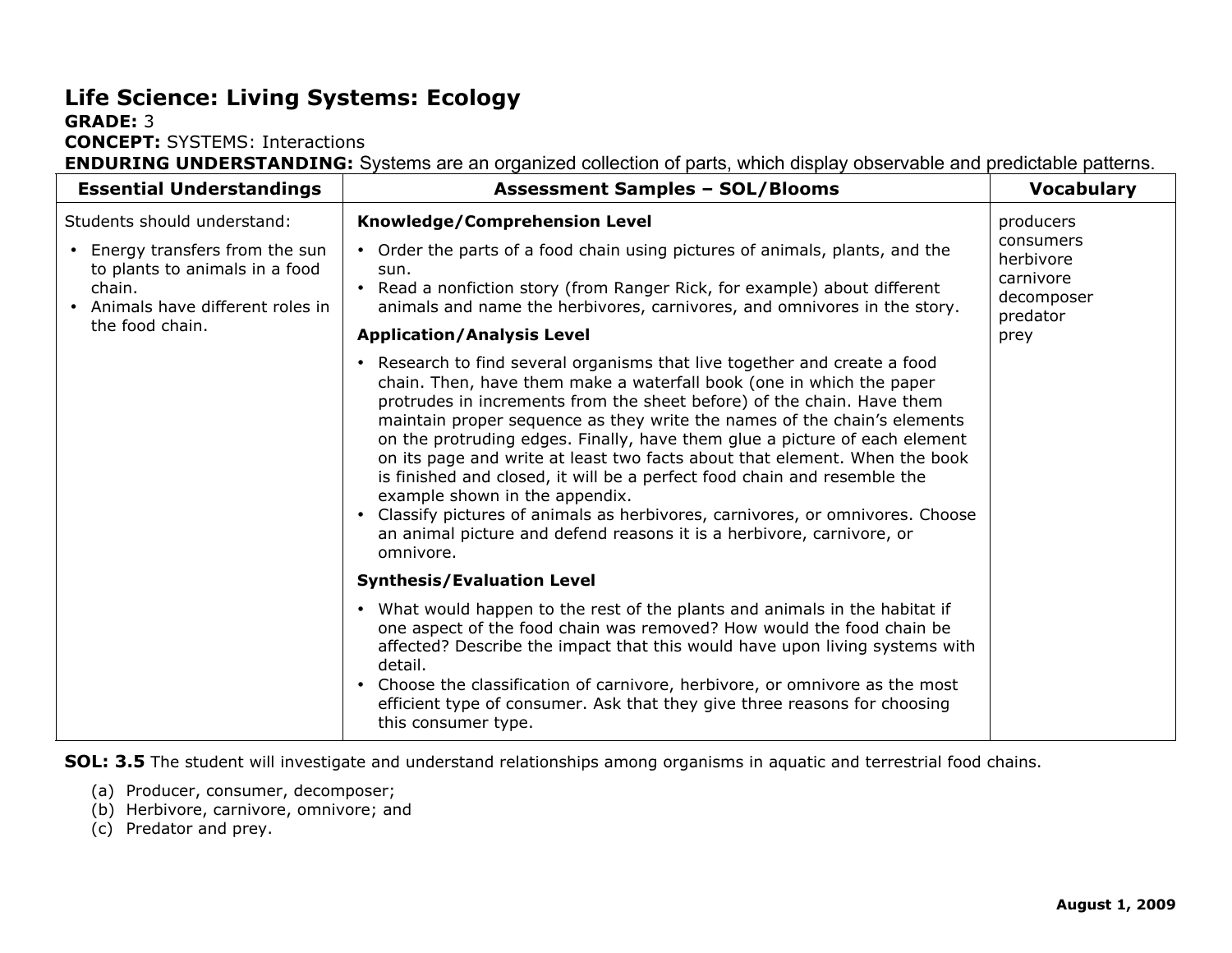# **Life Science: Living Systems: Ecology**

#### **GRADE:** 3

**CONCEPT:** SCALE: Properties

**ENDURING UNDERSTANDING:** Properties characterize objects, organisms, and substances.

| <b>Essential Understandings</b>                                                                                           | <b>Assessment Samples - SOL/Blooms</b>                                                                                                                                                                                                                                                                                                                                                                                                                                                                             | <b>Vocabulary</b>                                                                                                                                                         |
|---------------------------------------------------------------------------------------------------------------------------|--------------------------------------------------------------------------------------------------------------------------------------------------------------------------------------------------------------------------------------------------------------------------------------------------------------------------------------------------------------------------------------------------------------------------------------------------------------------------------------------------------------------|---------------------------------------------------------------------------------------------------------------------------------------------------------------------------|
| Students should understand:<br>Environments support a<br>diversity of plants and animals<br>that share limited resources. | Knowledge/Comprehension Level<br>Label pictures of different environments (marsh, desert, etc.) and give<br>examples of plants and animals that live in each.<br><b>Application/Analysis Level</b><br>What would happen if desert animals were suddenly moved to live in the<br>tundra? What adaptations would they need in order to survive?<br><b>Synthesis/Evaluation Level</b><br>Choose the terrestrial environment that is the best supporter of life. Defend<br>your reasons for choosing this environment. | environment<br>fresh water<br>salt water<br>ponds<br>marsh<br>swamp<br>stream<br>river<br>ocean<br>desert<br>grassland<br>rainforest<br>forest<br>population<br>community |

**SOL: 3.6** The student will investigate and understand that environments support a diversity of plants and animals that share limited resources.

- (a) Water-related environments (pond, marshland, swamp, stream, river, and ocean environments);
- (b) Dry-land environments (desert, grassland, rain forest, and forest environments); and
- (c) Population and community.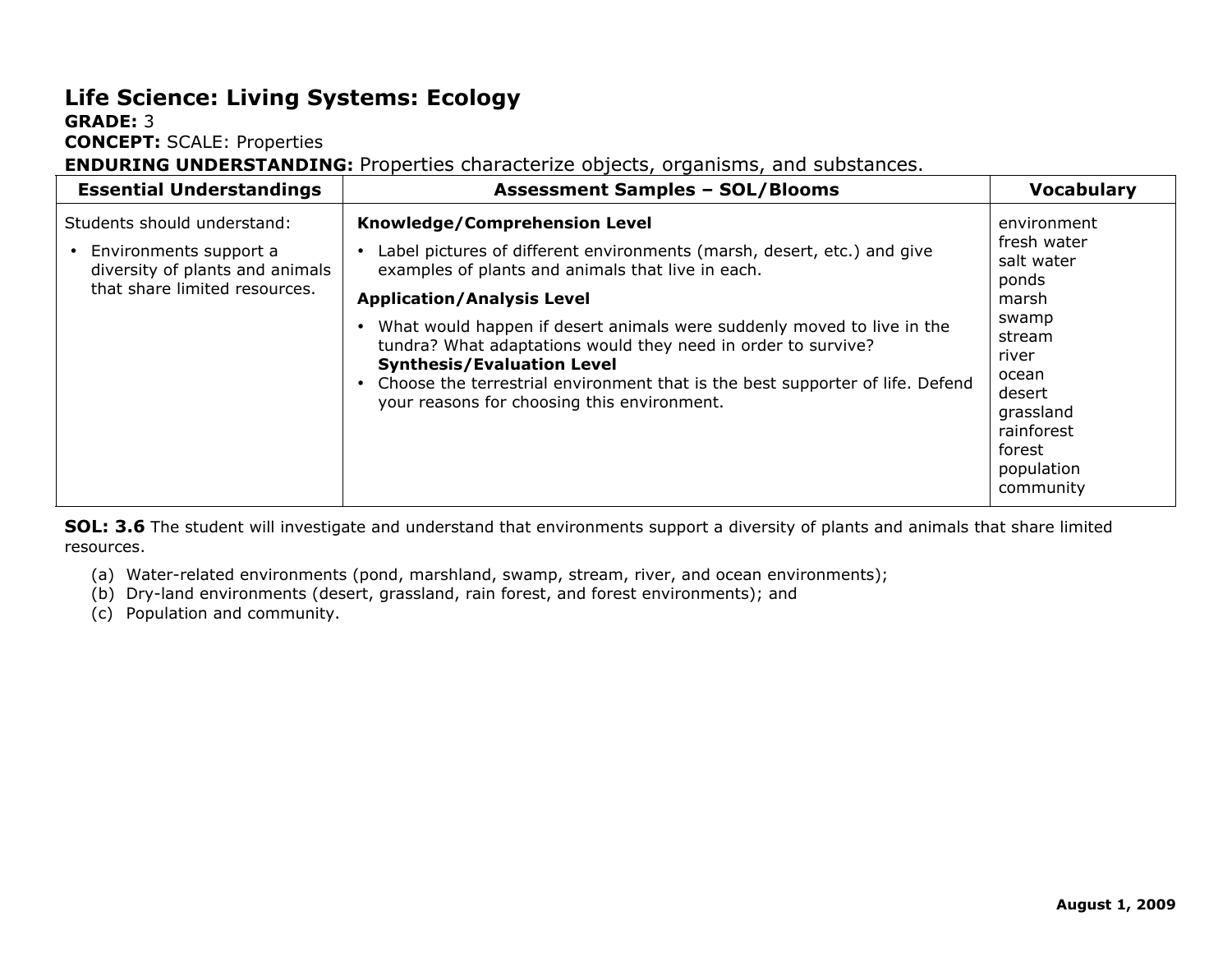# **Earth Science: Interrelationships in Earth/Space Systems: Soil**

**GRADE:** 3

**CONCEPT:** SCALE: Properties

**ENDURING UNDERSTANDING:** Properties characterize objects, organisms, and substances.

| <b>Essential Understandings</b>                                                                                                        | <b>Assessment Samples - SOL/Blooms</b>                                                                                                                                                                                                                                                                                                                                                                                                                                                                                                                                                                                                                                                                                                                                                                                                                                                    | <b>Vocabulary</b>                                                                                       |
|----------------------------------------------------------------------------------------------------------------------------------------|-------------------------------------------------------------------------------------------------------------------------------------------------------------------------------------------------------------------------------------------------------------------------------------------------------------------------------------------------------------------------------------------------------------------------------------------------------------------------------------------------------------------------------------------------------------------------------------------------------------------------------------------------------------------------------------------------------------------------------------------------------------------------------------------------------------------------------------------------------------------------------------------|---------------------------------------------------------------------------------------------------------|
| Students should understand:<br>• Soil is necessary for plant<br>growth<br>• Soil takes a long time to form<br>and should be conserved. | <b>Knowledge/Comprehension Level</b><br>Diagram of a cross-section of soil with the names of the different layers.<br><b>Application/Analysis Level</b><br>Research a plant. Experiment growing this plant in different types of soil.<br>$\bullet$<br>Write a paragraph about what type of soil would allow this plant to grow best<br>based upon your research and the conclusions you draw from your<br>experiments.<br><b>Synthesis/Evaluation Level</b><br>• Why is soil so important to us? Write a story or create a poster or different<br>media to explain why we need soil. Convince the class why it is more than<br>just dirt.<br>• Create a new miracle soil that brings dead plants back to life! What's in this<br>soil? How do you know that the parts of your soil help?<br>Which do you think is more important to plant growth - light or soil? Defend<br>your answer. | soil<br>topsoil<br>subsoil<br>bedrock<br>rock<br>clay<br>silt<br>sand<br>humus<br>nutrients<br>resource |

**SOL: 3.7** The student will investigate and understand the major components of soil, its origin, and importance to plants and animals, including humans.

- (a) Soil provides the support and nutrients necessary for plant growth;
- (b) Topsoil is a natural product of subsoil and bedrock;
- (c) Rock, clay, silt, sand, and humus are components of soils; and
- (d) Soil is a natural resource and should be conserved.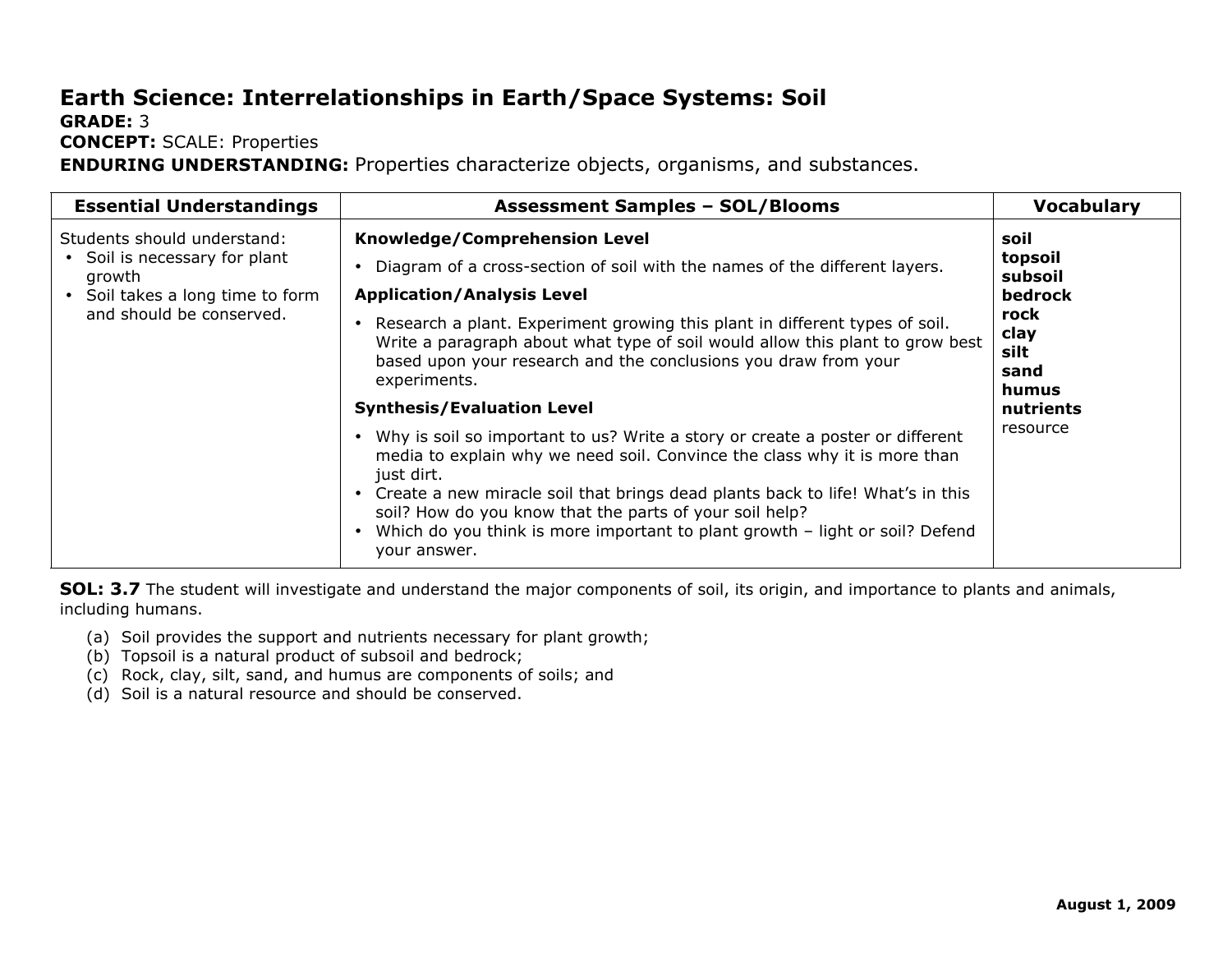#### **Earth Science: Earth Patterns, Cycles and Change GRADE:** 3

**CONCEPT:** SYSTEMS: Interaction

**ENDURING UNDERSTANDING:** Systems are an organized collection of parts, which display observable and

predictable patterns.

| <b>Essential Understandings</b>                                                          | <b>Assessment Samples - SOL/Blooms</b>                                                                                                                                                                                                                                                                                                                                                                                                                               | <b>Vocabulary</b>                                                          |
|------------------------------------------------------------------------------------------|----------------------------------------------------------------------------------------------------------------------------------------------------------------------------------------------------------------------------------------------------------------------------------------------------------------------------------------------------------------------------------------------------------------------------------------------------------------------|----------------------------------------------------------------------------|
| Students should understand:<br>• Many of Earth's events occur<br>in patterns and cycles. | Knowledge/Comprehension Level<br>Create a moon phase flip book (from McGraw Hill Science 3, D-64).<br><b>Application/Analysis Level</b><br>Compare rotation vs. revolution by labeling a diagram of Earth in orbit<br>around the sun, completing a Venn diagram, and/or writing about this<br>comparison in a science notebook or journal.<br>• You wake up one morning and the news on the TV informs you that Earth<br>has stopped rotating! What will happen now? | pattern<br>cycle<br>season<br>moon phase<br>tide<br>rotation<br>life cycle |
|                                                                                          | <b>Synthesis/Evaluation Level</b>                                                                                                                                                                                                                                                                                                                                                                                                                                    |                                                                            |
|                                                                                          | • Is rotation or revolution more important to life on Earth? Why? Give three<br>reasons to defend your answer.                                                                                                                                                                                                                                                                                                                                                       |                                                                            |

**SOL: 3.8** The student will investigate and understand basic patterns and cycles occurring in nature.

(a) Patterns of natural events (day and night, seasonal changes, phases of the moon, and tides); and

(b) Animal and plant life cycles.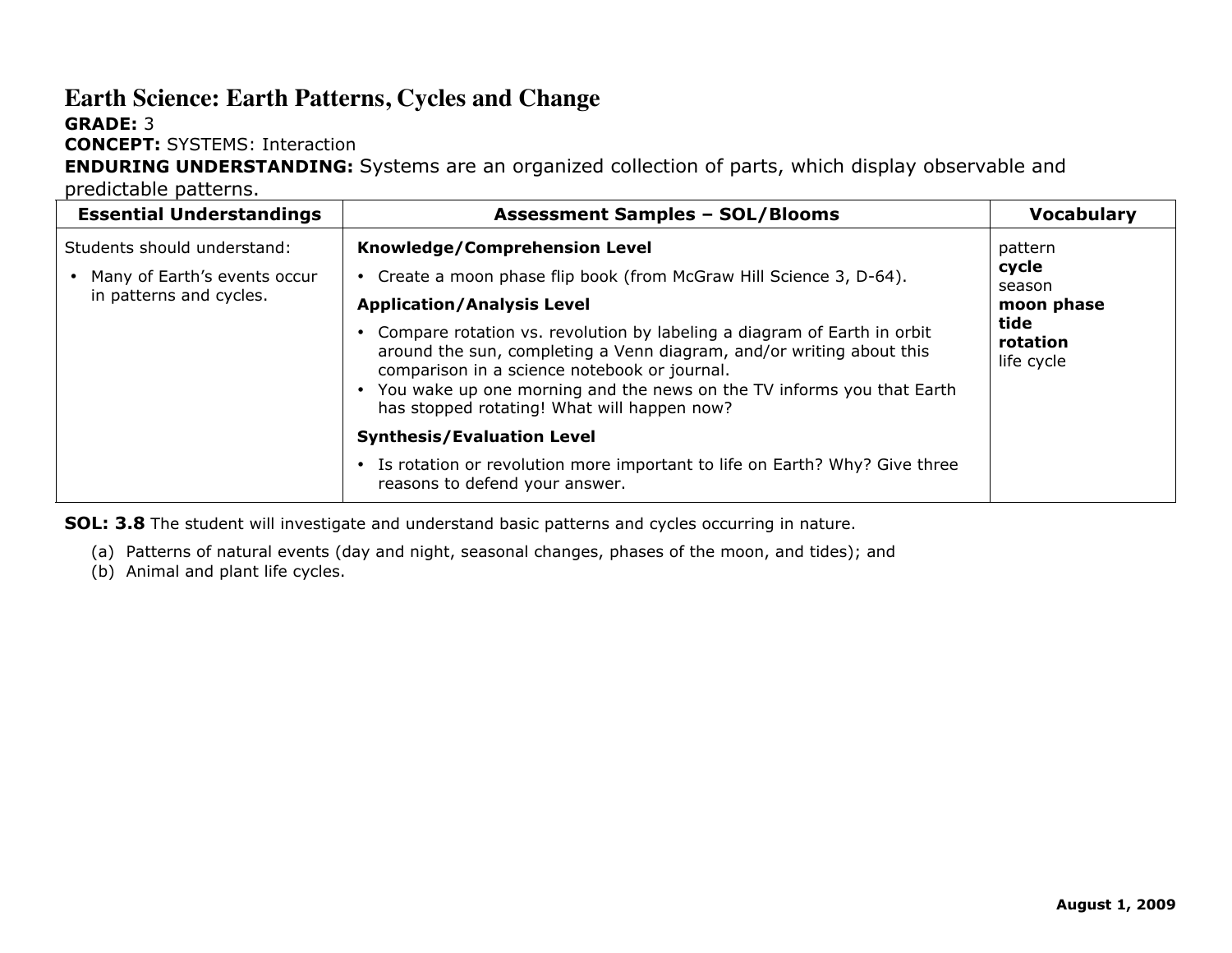## **Earth Science: Earth Patterns, Cycles, and Change: Water Cycle**

#### **GRADE:** 3

**CONCEPT:** SYSTEMS: Processes

**ENDURING UNDERSTANDING:** Systems consist of organized groups of interactive and related parts that form a whole.

| <b>Essential Understandings</b>                                                   | <b>Assessment Samples - Bloom's Levels</b>                                                                                                                                                                                                                                                                                                                                                                                                                                                                                    | <b>Vocabulary</b>                                                                                                   |
|-----------------------------------------------------------------------------------|-------------------------------------------------------------------------------------------------------------------------------------------------------------------------------------------------------------------------------------------------------------------------------------------------------------------------------------------------------------------------------------------------------------------------------------------------------------------------------------------------------------------------------|---------------------------------------------------------------------------------------------------------------------|
| Students should understand:<br>The water cycle is essential for<br>life on Earth. | Knowledge/Comprehension Level<br>Label the stations of the water cycle.<br><b>Application/Analysis Level</b><br>Take two plastic cups and fill each half way with water. Place one cup in a<br>warm place. Place the other cup in a cool place. Predict in which cup the<br>water level will change the most.<br><b>Synthesis/Evaluation Level</b><br>What would happen if any one of the parts of the water cycle stopped<br>happening? What would happen if there was no condensation? No<br>precipitation? No evaporation? | energy<br>water cycle<br>evaporation<br>condensation<br>precipitation<br>water sources<br>conservation<br>pollution |
|                                                                                   | • You are very concerned about the effect of pollution on the water cycle.<br>Write a letter to the person that represents you and describe your concerns.<br>What effects does pollution have on the water cycle?                                                                                                                                                                                                                                                                                                            |                                                                                                                     |

**SOL: 3.9** The student will investigate and understand the water cycle and its relationship to life on Earth.

- (a) The energy from the sun drives the water cycle;
- (b) Processes involved in the water cycle (evaporation, condensation, precipitation);
- (c) Water is essential for living things; and
- (d) Water supply and water conservation.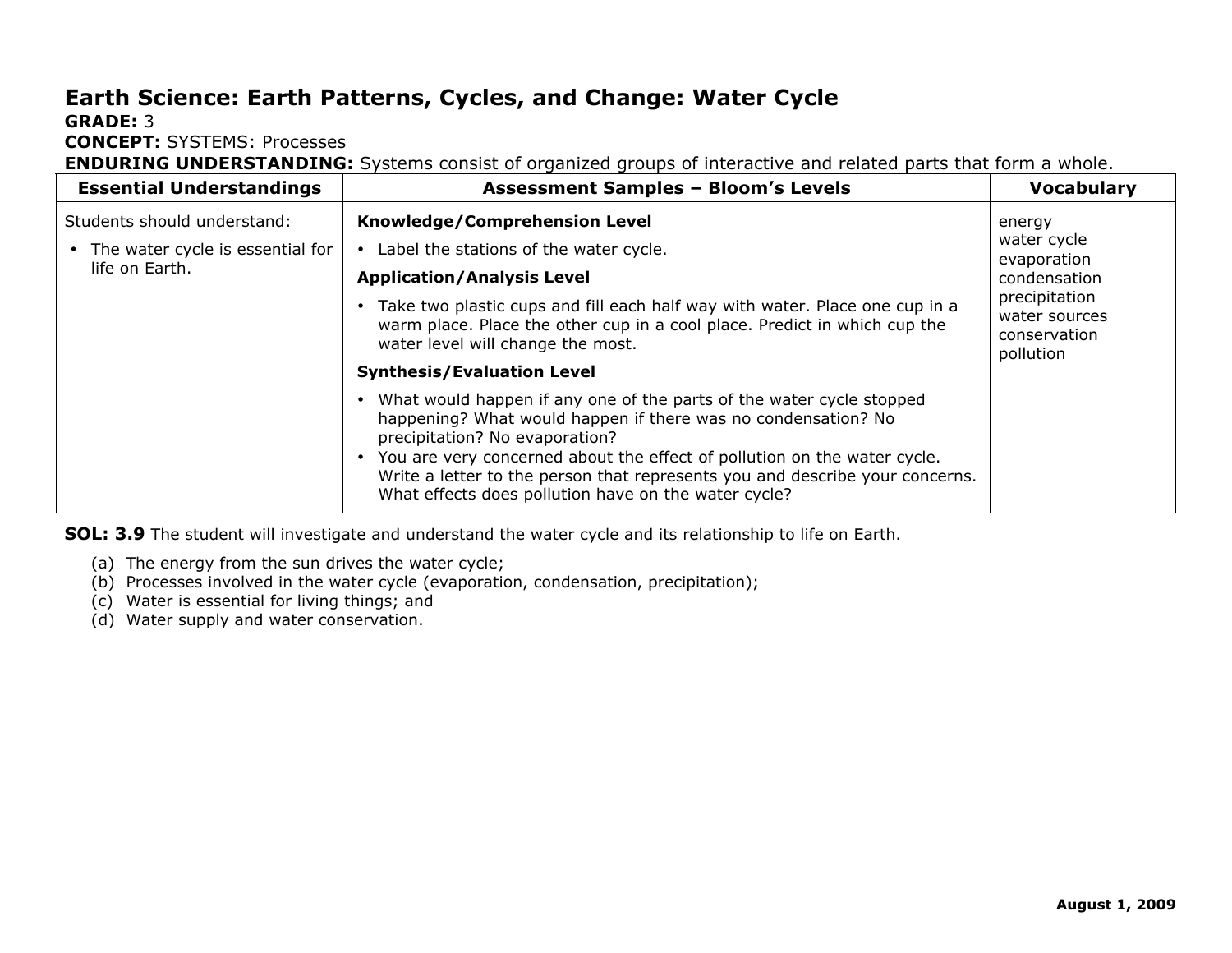#### **Earth Science: Resources GRADE:** 3 **CONCEPT:** CHANGE AND CONSTANCY: Cause and Effect

**ENDURING UNDERSTANDING:** Natural processes and human activity can cause changes over time.

| <b>Essential Understandings</b>                                                                              | <b>Assessment Samples - SOL/Blooms</b>                                                                                                                                                                                                                                                                                                                                                                                                                                                                                                                       | <b>Vocabulary</b>                                                              |
|--------------------------------------------------------------------------------------------------------------|--------------------------------------------------------------------------------------------------------------------------------------------------------------------------------------------------------------------------------------------------------------------------------------------------------------------------------------------------------------------------------------------------------------------------------------------------------------------------------------------------------------------------------------------------------------|--------------------------------------------------------------------------------|
| Students should understand:<br>Natural events and human<br>influences can affect the<br>survival of species. | Knowledge/Comprehension Level<br>Sort the following events into these categories: Human/Natural or<br>Harmful/Helpful Events: fire, flood, disease, erosion.<br><b>Application/Analysis Level</b><br>Examine the impact of some of the steps humans take to control the<br>destructive effects of natural events. Research controlled burns, flood levees<br>and other man made influences upon natural events. How do these<br>influences help ease the impact of floods, fires, etc? How are they similar to<br>the natural event? How are they different? | interdependency<br>fire<br>flood<br>disease<br>erosion<br>organism<br>survival |
|                                                                                                              | <b>Synthesis/Evaluation Level</b><br>What do you believe is the best way to prevent erosion? Which method has<br>the biggest, most long lasting impact? Defend your reasoning.<br>Design a ship that is well defended from creating an oil spill. What would<br>your ship need to accomplish this? Draw a picture of this vessel and<br>describe your innovations, telling how and why they work well.                                                                                                                                                       |                                                                                |

**SOL: 3.10** The student will investigate and understand that natural events and human influences can affect the survival of species.

- (a) The interdependency of plants and animals;
- (b) Human effects on the quality of air, water, and habitat;
- (c) The effects of fire, flood, disease, and erosion on organisms; and
- (d) Conservation and resource renewal.